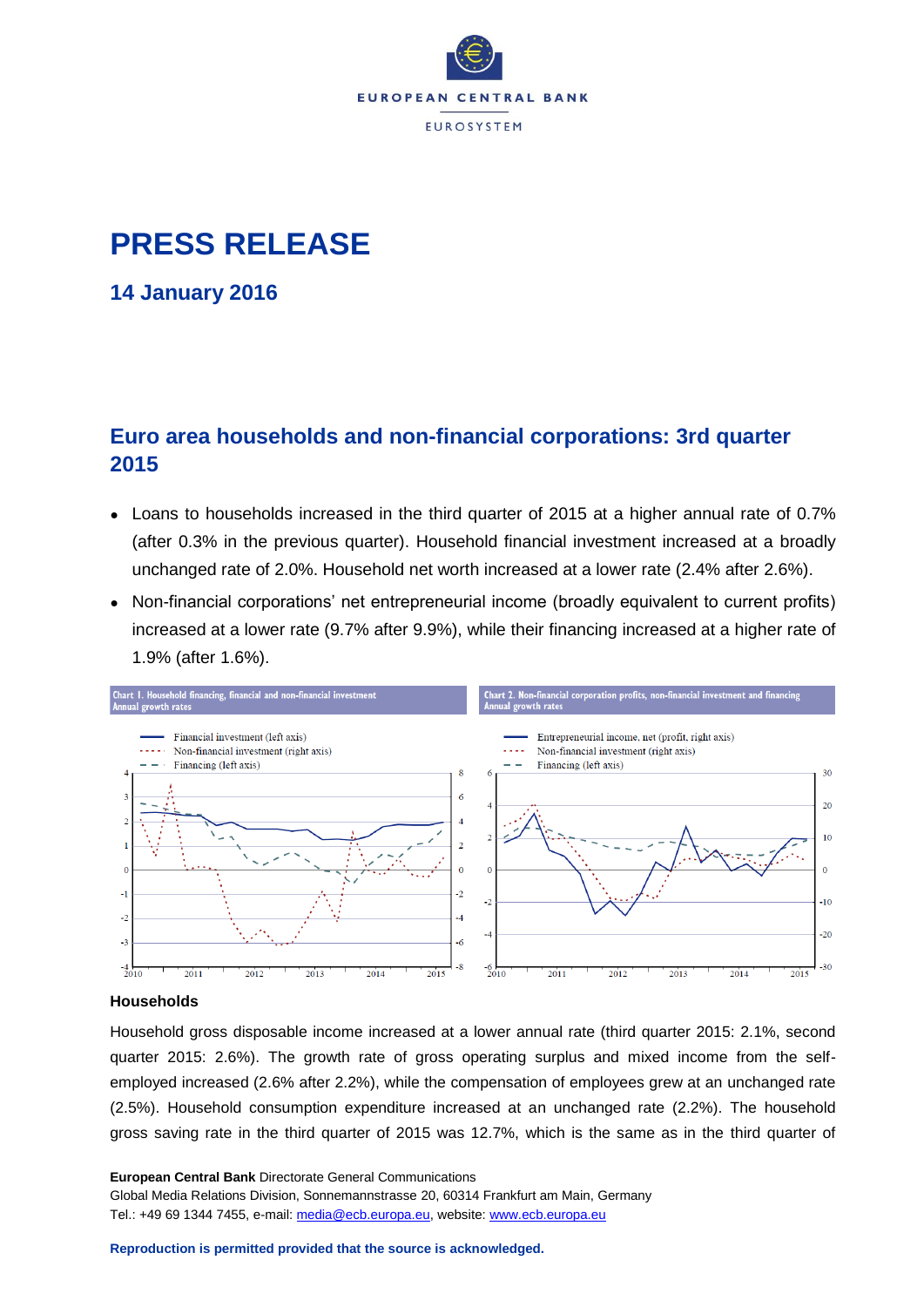2014. Household gross non-financial investment grew, while it decreased in the previous quarter (1.0% after -0.5%).

Household financing grew at a higher rate (1.7% after 1.1%), similarly to its main component, loan financing (0.7% after 0.3%).

Household financial investment grew at a broadly unchanged rate (2.0%). Among the components, currency and deposits grew at a lower rate (2.7% after 2.9%). Life insurance and pension schemes grew at a broadly unchanged rate (3.3%) and shares and other equity grew at a higher rate (4.0% after 3.8%). The negative growth rate for debt securities (-17.9%) reflects redemptions and sales exceeding purchases.

Household net worth increased at a lower rate (2.4% after 2.6%), with the continued growth being explained by contributions from financial and non-financial investments and net valuation gains, which together exceeded financing. The value of housing wealth increased at a higher rate (1.9% after 1.4%). The household debt-to-income ratio decreased to 95.5% in the third quarter of 2015, from 96.4% in the third quarter of 2014.

| Household saving, change in net worth and debt                                           |        |        |        |        |        |        |        |        |  |  |  |  |
|------------------------------------------------------------------------------------------|--------|--------|--------|--------|--------|--------|--------|--------|--|--|--|--|
| (percentages of adjusted gross disposable income, based on four-quarter cumulated flows) |        |        |        |        |        |        |        |        |  |  |  |  |
|                                                                                          | 201304 | 2014Q1 | 2014Q2 | 2014Q3 | 2014Q4 | 2015Q1 | 2015Q2 | 2015Q3 |  |  |  |  |
| Saving rate (gross)                                                                      | 12.7   | 12.8   | 12.7   | 12.7   | 12.7   | 12.7   | 12.8   | 12.7   |  |  |  |  |
| Change in net worth                                                                      | 3.2    | 11.8   | 18.6   | 19.1   | 17.6   | 24.6   | 17.1   | 16.2   |  |  |  |  |
| Non-financial investment (net)                                                           | 1.2    | 1.3    | 1.2    | 1.2    | 1.2    | 1.1    | 1.0    | 1.0    |  |  |  |  |
| Non-financial investment (gross)                                                         | 8.3    | 8.4    | 8.3    | 8.3    | 8.3    | 8.2    | 8.2    | 8.2    |  |  |  |  |
| Consumption of fixed capital (-)                                                         | 7.1    | 7.1    | 7.1    | 7.1    | 7.1    | 7.1    | 7.1    | 7.1    |  |  |  |  |
| Financial investment                                                                     | 3.9    | 3.8    | 4.3    | 5.5    | 5.9    | 5.9    | 5.9    | 6.3    |  |  |  |  |
| Financing (-)                                                                            | $-0.1$ | $-0.6$ | 0.2    | 0.7    | 0.6    | 1.1    | 1.2    | 1.8    |  |  |  |  |
| Revaluation of assets and other changes                                                  | $-2.0$ | 6.1    | 13.3   | 13.1   | 11.1   | 18.8   | 11.4   | 10.6   |  |  |  |  |
| Debt (Ioans, outstanding amount)                                                         | 97.2   | 96.7   | 96.8   | 96.4   | 96.5   | 96.1   | 95.8   | 95.5   |  |  |  |  |

### **Non-financial corporations**

Net entrepreneurial income of non-financial corporations increased at a lower rate in the third quarter (9.7% after 9.9%). Net value added increased a higher rate (3.6% after 3.3%). Gross non-financial investment and gross fixed capital formation increased at lower rates (2.8% after 5.0%, and 3.6% after 6.3%). Financing of non-financial corporations grew at a higher rate (1.9% after 1.6%), similarly to loan financing (1.9%, after 0.8%). Loans received from non-MFIs grew faster and loans received from MFIs grew at a broadly unchanged rate.<sup>1</sup> The issuance of debt securities grew at a higher rate (4.3% after 3.8%), while trade credit financing decelerated (2.4% after 3.3%). The debt-to-GDP ratio increased to 133.1% in the third quarter of 2015 (after 131.5% in the third quarter of 2014). Equity financing grew at a higher rate (2.3% after 2.1%).

**European Central Bank** Directorate General Communications

 1 Loan financing comprises loans granted by all sectors (including loans granted by non-MFI financial institutions) and by creditors that are not residents in the euro area.

Global Media Relations Division, Sonnemannstrasse 20, 60314 Frankfurt am Main, Germany Tel.: +49 69 1344 7455, e-mail: [media@ecb.europa.eu,](mailto:media@ecb.europa.eu) website[: www.ecb.europa.eu](http://www.ecb.europa.eu/)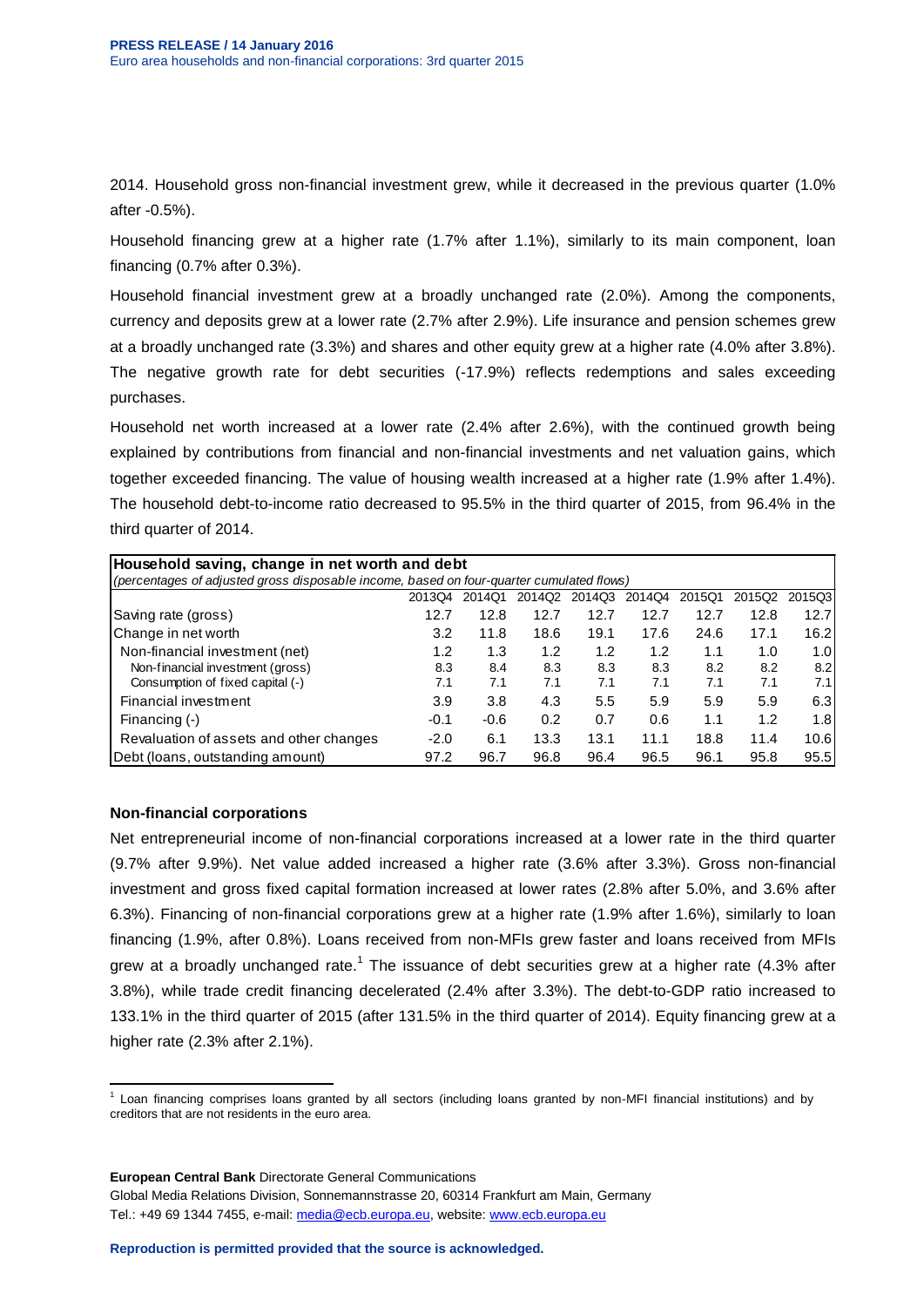Financial investment grew at a higher rate (3.6% after 3.0%). Among the components, loans granted grew at a higher rate (4.5% after 4.2%) and investment in shares and other equity accelerated (3.3% after 2.5%) as well.

| Non-financial corporations                                                   |       |       |       |       |       |       |       |       |  |  |  |  |  |
|------------------------------------------------------------------------------|-------|-------|-------|-------|-------|-------|-------|-------|--|--|--|--|--|
| (percentages of value added (net), based on four-quarter cumulated flows)    |       |       |       |       |       |       |       |       |  |  |  |  |  |
| 2015Q3<br>2013Q4<br>2014Q2<br>2014Q1<br>2015Q1<br>2015Q2<br>2014Q3<br>2014Q4 |       |       |       |       |       |       |       |       |  |  |  |  |  |
| Entrepreneurial income, net (current profits)                                | 31.9  | 32.2  | 32.0  | 32.0  | 31.7  | 31.9  | 32.6  | 33.0  |  |  |  |  |  |
| Saving, net (retained earnings)                                              | 3.1   | 3.6   | 3.2   | 3.6   | 3.3   | 3.6   | 4.2   | 4.9   |  |  |  |  |  |
| Non-financial investment, net                                                | 2.4   | 2.7   | 2.8   | 3.0   | 2.9   | 2.9   | 3.1   | 3.1   |  |  |  |  |  |
| Non-financial investment (gross)                                             | 26.6  | 26.8  | 27.0  | 27.1  | 27.0  | 27.0  | 27.1  | 27.0  |  |  |  |  |  |
| Consumption of fixed capital (-)                                             | 24.2  | 24.2  | 24.1  | 24.1  | 24.1  | 24.1  | 24.0  | 23.9  |  |  |  |  |  |
| lFinancial investment                                                        | 9.9   | 8.1   | 9.3   | 8.5   | 7.6   | 11.0  | 13.3  | 16.0I |  |  |  |  |  |
| Financing                                                                    | 7.0   | 5.6   | 6.9   | 6.6   | 6.7   | 9.1   | 10.7  | 12.5  |  |  |  |  |  |
| (Debt (outstanding amount to GDP)                                            | 131.9 | 131.2 | 131.9 | 131.5 | 132.6 | 134.7 | 134.2 | 133.1 |  |  |  |  |  |

This press release incorporates revisions to previous quarters. Euro area charts and additional tables are available at **Euro area charts and additional tables**. Quarterly financial and non-financial accounts by institutional sector are available at the [ECB's Statistical Data Warehouse \(SDW\).](http://sdw.ecb.europa.eu/browse.do?node=2019181) A press release covering all institutional sectors is scheduled for January 28th. More information, including the release calendar, is available under "Euro area accounts" in the statistics section of the ECB's website at: [calendar.](http://www.ecb.europa.eu/press/calendars/statscal/eaa/html/index.en.html)

### **For media queries, please contact Eva Taylor, tel.: +49 69 1344 7162.**

### **Notes:**

- The annual growth rate of non-financial transactions and of outstanding assets and liabilities (stocks) is calculated as the percentage change between the value for a given quarter and that value recorded four quarters earlier. The annual growth rates used for financial transactions refer to the total value of transactions during the year in relation to the outstanding stock a year before.
- Net entrepreneurial income is broadly equivalent to current profits in business accounting (after the receipt and payment of interest and including the profits of foreign subsidiaries, but before the payment of income taxes and dividends).
- The sum of household debt and non-financial corporation debt (also referred to as "private debt"), as a percentage of GDP is one of the headline indicators of the macroeconomic imbalances procedure (MIP). For non-financial corporations the definition of debt used by the MIP differs from the definition applied here as the MIP indicator is based on annual, consolidated data, moreover, pension fund reserve liabilities and trade credits are excluded. For the MIP data see: [Annual](http://sdw.ecb.europa.eu/reports.do?node=1000004048)  [scoreboard for the surveillance of macroeconomic imbalances.](http://sdw.ecb.europa.eu/reports.do?node=1000004048)
- **Further methodological information is available at: [Euro area accounts.](http://www.ecb.europa.eu/stats/acc/html/index.en.html)**

**European Central Bank** Directorate General Communications Global Media Relations Division, Sonnemannstrasse 20, 60314 Frankfurt am Main, Germany Tel.: +49 69 1344 7455, e-mail: [media@ecb.europa.eu,](mailto:media@ecb.europa.eu) website[: www.ecb.europa.eu](http://www.ecb.europa.eu/)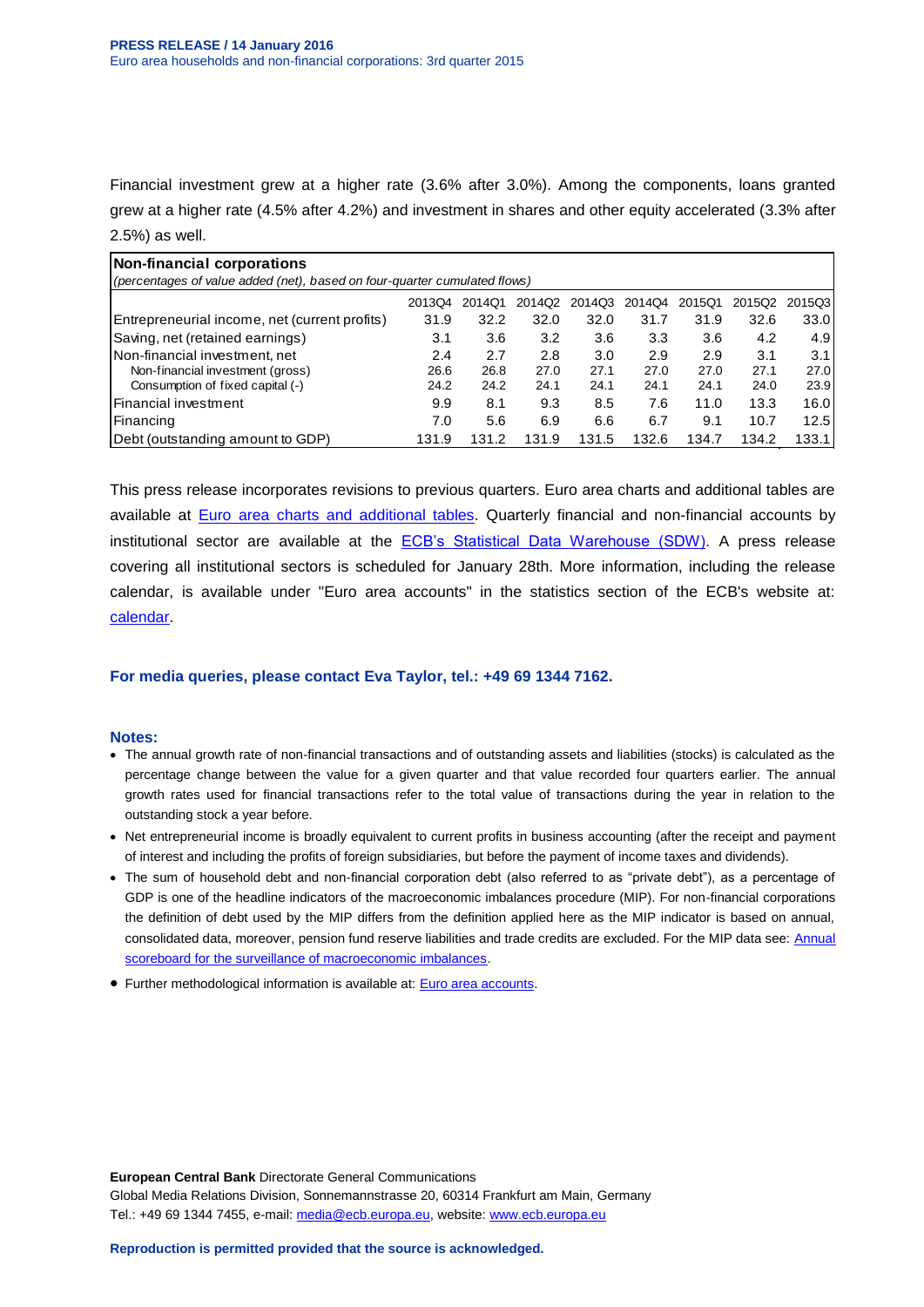## **Euro area charts and additional tables for all institutional sectors**

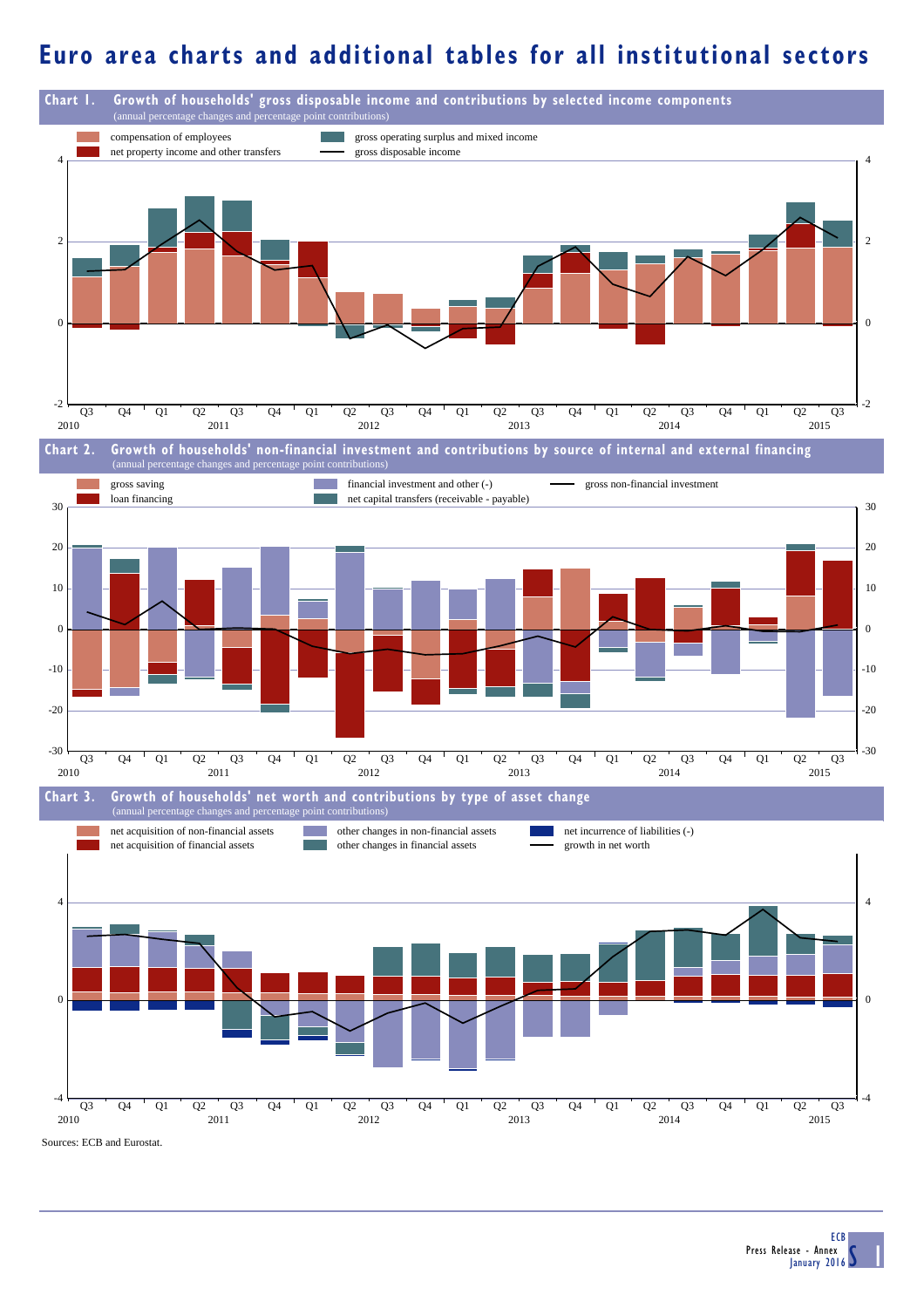# **Euro area non-financial corporations**



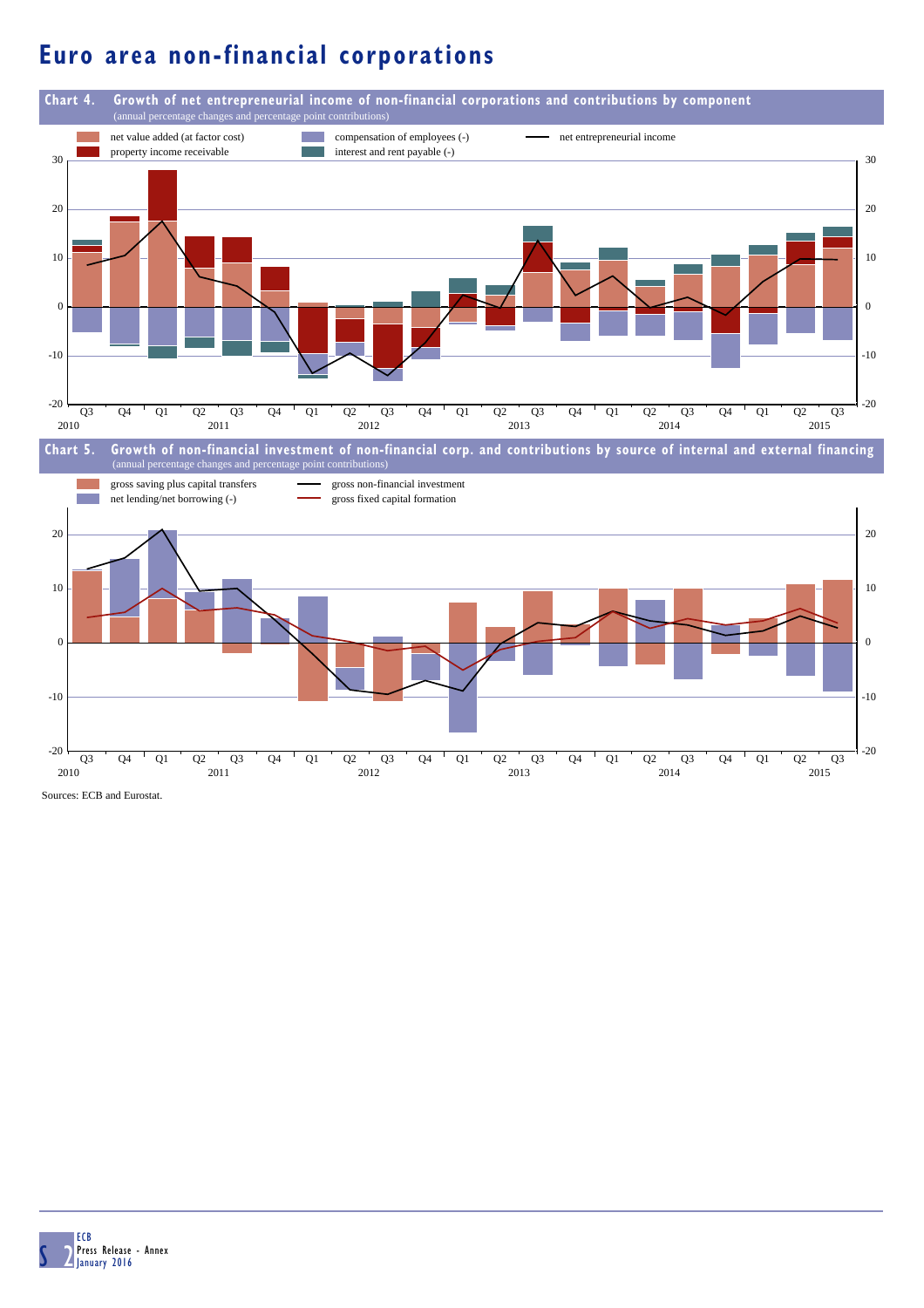### **Table 1. Households 1)** (EUR billions)

| <b>Non-financial transactions</b>                                                                                                         |                             |                |                | four-quarter-cumulated sums |               |                                      | annual percentage<br>percentage of<br>changes <sup>2)</sup><br>HGDI, adjusted 3) |                                    |                             |               |               |
|-------------------------------------------------------------------------------------------------------------------------------------------|-----------------------------|----------------|----------------|-----------------------------|---------------|--------------------------------------|----------------------------------------------------------------------------------|------------------------------------|-----------------------------|---------------|---------------|
|                                                                                                                                           | 2012                        | 2013           | 2014 Q3        | 2014 Q4                     | 2015 Q1       | 2015 Q2                              | 2015 Q3                                                                          | 2015 Q2                            | 2015 Q3                     | 2014 Q3       | 2015 Q3       |
| Compensation of employees                                                                                                                 | 4,732                       | 4,777          | 4,847          | 4,874                       | 4,902         | 4,932                                | 4,962                                                                            | 2.5                                | 2.5                         | 75.1          | 75.5          |
| Gross operating surplus and mixed income                                                                                                  | 1,512                       | 1,529          | 1,543          | 1,544                       | 1,550         | 1,558                                | 1,568                                                                            | 2.2                                | 2.6                         | 23.9          | 23.9          |
| Property income (receivable - payable)                                                                                                    | 825                         | 827            | 812            | 813                         | 812           | 815                                  | 811                                                                              |                                    |                             | 12.6          | 12.3          |
| Net social benefits and contributions (rec. - pay.)<br>Other current transfers (receivable - payable)<br>Taxes (on income and wealth) (-) | 77                          | 75             | 79             | 76                          | $\cdot$<br>78 | 86                                   | 88                                                                               |                                    |                             | 1.2           | 1.3           |
| Gross disposable income (HGDI)                                                                                                            | 6,270                       | 6,317          | 6,368          | 6,387                       | 6,415         | 6,458                                | 6,491                                                                            | 2.6                                | 2.1                         | 98.7          | 98.8          |
| $+A$ dj. for change in net worth in pension fund $3$                                                                                      | 81                          | 80             | 84             | 85                          | 84            | 83                                   | 82                                                                               | $-5.9$                             | -4.7                        | 1.3           | 1.2           |
| Gross disposable income (HGDI) plus adjustment 3)                                                                                         | 6,351                       | 6,398          | 6,452          | 6,472                       | 6,499         | 6,540                                | 6,572                                                                            | 2.5                                | 2.0                         | 100.0         | 100.0         |
| <b>Consumption expenditure</b>                                                                                                            | 5,564                       | 5,582          | 5,630          | 5,650                       | 5,674         | 5,705                                | 5,736                                                                            | 2.2                                | 2.2                         | 87.3          | 87.3          |
| <b>Gross saving</b>                                                                                                                       | 787                         | 816            | 822            | 823                         | 825           | 836                                  | 836                                                                              | 4.2                                | 0.1                         | 12.7          | 12.7          |
| Net capital transfers (receivable - payable)                                                                                              | 14                          | $-1$<br>538    | $-3$<br>541    | $-1$                        | $-2$<br>542   | $\theta$<br>544                      | $\mathbf{0}$<br>545                                                              |                                    |                             | $-0.1$<br>8.4 | 0.0           |
| <b>Gross fixed capital formation</b><br>Net acquisition of other non-financial assets 4)                                                  | 558<br>$-5$                 | -6             | -6             | 541<br>$-5$                 | -6            | $-9$                                 | -9                                                                               | 1.3                                | 1.2                         | $-0.1$        | 8.3<br>$-0.1$ |
| Gross non-financial investment                                                                                                            | 554                         | 532            | 535            | 536                         | 536           | 535                                  | 536                                                                              | $-0.5$                             | 1.0                         | 8.3           | 8.2           |
| Net non-financial investment                                                                                                              | 105                         | 78             | 77             | 75                          | 72            | 68                                   | 67                                                                               | $-18.2$                            | $-6.8$                      | 1.2           | 1.0           |
| Net lending $(+)/$ net borrowing $(-)$                                                                                                    | 248                         | 283            | 283            | 285                         | 287           | 301                                  | 300                                                                              |                                    |                             | 4.4           | 4.6           |
| <b>Financial transactions</b>                                                                                                             | four-quarter-cumulated sums |                |                |                             |               | annual growth<br>rates <sup>5)</sup> |                                                                                  | percentage of<br>HGDI, adjusted 3) |                             |               |               |
|                                                                                                                                           | 2012                        | 2013           | 2014 Q3        | 2014 Q4                     | 2015 Q1       | 2015 Q2                              | 2015 Q3                                                                          | 2015 Q2                            | 2015 Q3                     | 2014 Q3       | 2015 Q3       |
| <b>Financial investment</b>                                                                                                               | 320                         | 252            | 358            | 383                         | 381           | 388                                  | 415                                                                              | 1.9                                | 2.0                         | 5.5           | 6.3           |
| Currency and deposits                                                                                                                     | 236                         | 190            | 180            | 195                         | 203           | 211                                  | 199                                                                              | 2.9                                | 2.7                         | 2.8           | 3.0           |
| Debt securities                                                                                                                           | $-82$                       | $-163$         | $-178$         | $-200$                      | $-235$        | $-233$                               | $-193$                                                                           | $-20.3$                            | $-17.9$                     | $-2.8$        | $-2.9$        |
| Shares and other equity                                                                                                                   | 65                          | 93             | 135            | 153                         | 191           | 202                                  | 210                                                                              | 3.8                                | 4.0                         | 2.1           | 3.2           |
| Listed shares                                                                                                                             | $\tau$                      | -16            | $\tau$         | 25                          | 5<br>$-5$     | $-7$                                 | $\boldsymbol{2}$                                                                 | $-0.8$                             | 0.3                         | 0.1<br>0.0    | 0.0           |
| Unlisted shares and other equity<br>Investment fund shares                                                                                | 64<br>$-5$                  | 62<br>48       | $-2$<br>131    | -1<br>128                   | 190           | 48<br>161                            | 62<br>146                                                                        | 1.7<br>10.5                        | 2.2<br>9.2                  | 2.0           | 0.9<br>2.2    |
| Life insurance and pension schemes                                                                                                        | 130                         | 149            | 189            | 209                         | 214           | 212                                  | 208                                                                              | 3.4                                | 3.3                         | 2.9           | 3.2           |
| Other financial assets <sup>6)</sup>                                                                                                      | $-30$                       | -16            | 32             | 25                          | 8             | $-4$                                 | $-10$                                                                            |                                    |                             | 0.5           | $-0.1$        |
| <b>Financing</b>                                                                                                                          | 34                          | $-5$           | 47             | 36                          | 74            | 80                                   | 119                                                                              | 1.1                                | 1.7                         | 0.7           | 1.8           |
| Loans                                                                                                                                     | 9                           | $-31$          | $-9$           | 3                           | 5             | 20                                   | 44                                                                               | 0.3                                | 0.7                         | $-0.1$        | 0.7           |
| Short-term                                                                                                                                | $-7$                        | -11            | $-6$           | -8                          | $-7$          | $-9$                                 | $-12$                                                                            | $-2.9$                             | $-3.7$                      | $-0.1$        | $-0.2$        |
| Long-term<br>Other liabilities 7)                                                                                                         | 17<br>25                    | $-20$<br>26    | $-3$<br>57     | 10<br>33                    | 12<br>69      | 30<br>59                             | 55<br>75                                                                         | 0.5<br>8.3                         | 0.9<br>10.4                 | 0.0<br>0.9    | 0.8<br>1.1    |
| Net lending $(+)/$ net borrowing $(-)$ (financial accounts)                                                                               | 286                         | 257            | 310            | 347                         | 307           | 308                                  | 297                                                                              | 2.2                                | 2.1                         | 4.8           | 4.5           |
| Changes in financial wealth not due to transactions                                                                                       | 580                         | 497            | 705            | 477                         | 881           | 373                                  | 183                                                                              |                                    |                             | 10.9          | 2.8           |
|                                                                                                                                           |                             |                |                |                             |               |                                      |                                                                                  | annual percentage                  |                             | percentage of |               |
| <b>Balance sheet</b>                                                                                                                      | end-of-period stocks        |                |                |                             |               |                                      | changes <sup>2)</sup>                                                            |                                    | HGDI, adjusted 3)<br>or GDP |               |               |
|                                                                                                                                           | 2012                        | 2013           | 2014 Q3        | 2014 Q4                     | 2015 Q1       | 2015 Q2                              | 2015 Q3                                                                          | 2015 Q2                            | 2015 Q3                     | 2014 Q3       | 2015 Q3       |
| <b>Financial assets</b>                                                                                                                   | 19,589                      | 20,308         | 21,049         | 21,177                      | 21,937        | 21,723                               | 21,641                                                                           | 3.7                                | 2.8                         | 326.3         | 329.3         |
| Currency and deposits                                                                                                                     | 6,976                       | 7,161          | 7,254          | 7,350                       | 7,392         | 7,455                                | 7,451                                                                            | 2.9                                | 2.7                         | 112.4         | 113.4         |
| Debt securities<br>Shares and other equity                                                                                                | 1,371<br>4,333              | 1,197<br>4,899 | 1,077<br>5,265 | 1,025<br>5,215              | 952<br>5,689  | 887<br>5,620                         | 881<br>5,499                                                                     | $-22.6$<br>7.0                     | $-18.2$<br>4.4              | 16.7<br>81.6  | 13.4<br>83.7  |
| Listed shares                                                                                                                             | 671                         | 790            | 830            | 838                         | 977           | 913                                  | 832                                                                              | 9.3                                | 0.2                         | 12.9          | 12.7          |
| Unlisted shares and other equity                                                                                                          | 2,394                       | 2,674          | 2,847          | 2,738                       | 2,870         | 2,869                                | 2,883                                                                            | $-0.6$                             | 1.3                         | 44.1          | 43.9          |
| Investment fund shares                                                                                                                    | 1,268                       | 1,435          | 1,588          | 1,640                       | 1,842         | 1,838                                | 1,784                                                                            | 20.0                               | 12.4                        | 24.6          | 27.1          |
| Life insurance and pension schemes                                                                                                        | 5,804                       | 5,971          | 6,325          | 6,467                       | 6,797         | 6,629                                | 6,672                                                                            | 7.1                                | 5.5                         | 98.0          | 101.5         |
| Other financial assets <sup>6)</sup>                                                                                                      | 1,105                       | 1,080          | 1,127          | 1,120                       | 1,107         | 1,132                                | 1,139                                                                            |                                    |                             | 17.5          | 17.3          |
| <b>Liabilities</b>                                                                                                                        | 6,982                       | 6,946          | 6,971          | 6,991                       | 7,051         | 7,049                                | 7,084                                                                            | 1.3                                | 1.6                         | 108.0         | 107.8         |
| Loans<br>Short-term                                                                                                                       | 6,270<br>331                | 6,219<br>316   | 6,217<br>314   | 6,248<br>315                | 6,247<br>315  | 6,262<br>319                         | 6,279<br>309                                                                     | 0.7<br>$-0.8$                      | 1.0<br>$-1.6$               | 96.4<br>4.9   | 95.5<br>4.7   |
| Long-term                                                                                                                                 | 5,939                       | 5,903          | 5,903          | 5,933                       | 5,932         | 5,943                                | 5,970                                                                            | 0.8                                | 1.1                         | 91.5          | 90.8          |
| Other liabilities <sup>7)</sup>                                                                                                           | 687                         | 700            | 725            | 715                         | 776           | 758                                  | 776                                                                              | 6.3                                | 7.0                         | 11.2          | 11.8          |
| <b>Non-financial assets</b>                                                                                                               | 29,834                      | 29,287         | 29,783         | 29,602                      | 29,637        | 29,952                               | 30,367                                                                           | 1.5                                | 2.0                         | 461.6         | 462.1         |
| of which: Housing wealth                                                                                                                  | 27,903                      | 27,355         | 27,809         | 27,597                      | 27,635        | 27,931                               | 28,343                                                                           | 1.4                                | 1.9                         | 431.0         | 431.3         |
| Net worth                                                                                                                                 | 42,441                      | 42,648         | 43,861         | 43,788                      | 44,523        | 44,626                               | 44,924                                                                           | 2.6                                | 2.4                         | 679.8         | 683.6         |
| Memo: Debt <sup>8)</sup>                                                                                                                  | 6,270                       | 6,219          | 6,217          | 6,248                       | 6,247         | 6,262                                | 6,279                                                                            | 0.7                                | 1.0                         | 61.8          | 61.0          |

Sources: ECB and Eurostat.

1) Households and non-profit institutions serving households.

2) Calculated as  $100*(x(t)-x(t-4))/x(t-4)$  where  $x(t)$  stands for the transaction or end-of-quarter stock x in quarter t, and  $x(t-4)$  for the transaction or stock four quarters earlier.

3) Net adjustment for the change in net equity of households in pension schemes (receivable - payable).<br>4) Changes in inventories, acquisitions less disposals of valuables and acquisitions less disposals of non-produced no

6) Loans granted, prepayments of insurance premiums and reserves for outstanding claims and other accounts receivable.

7) Financial derivative's net liabilities, pension schemes and other accounts payable.

8) Debt is equal to loans received and presented as a percentage of gross domestic product (GDP).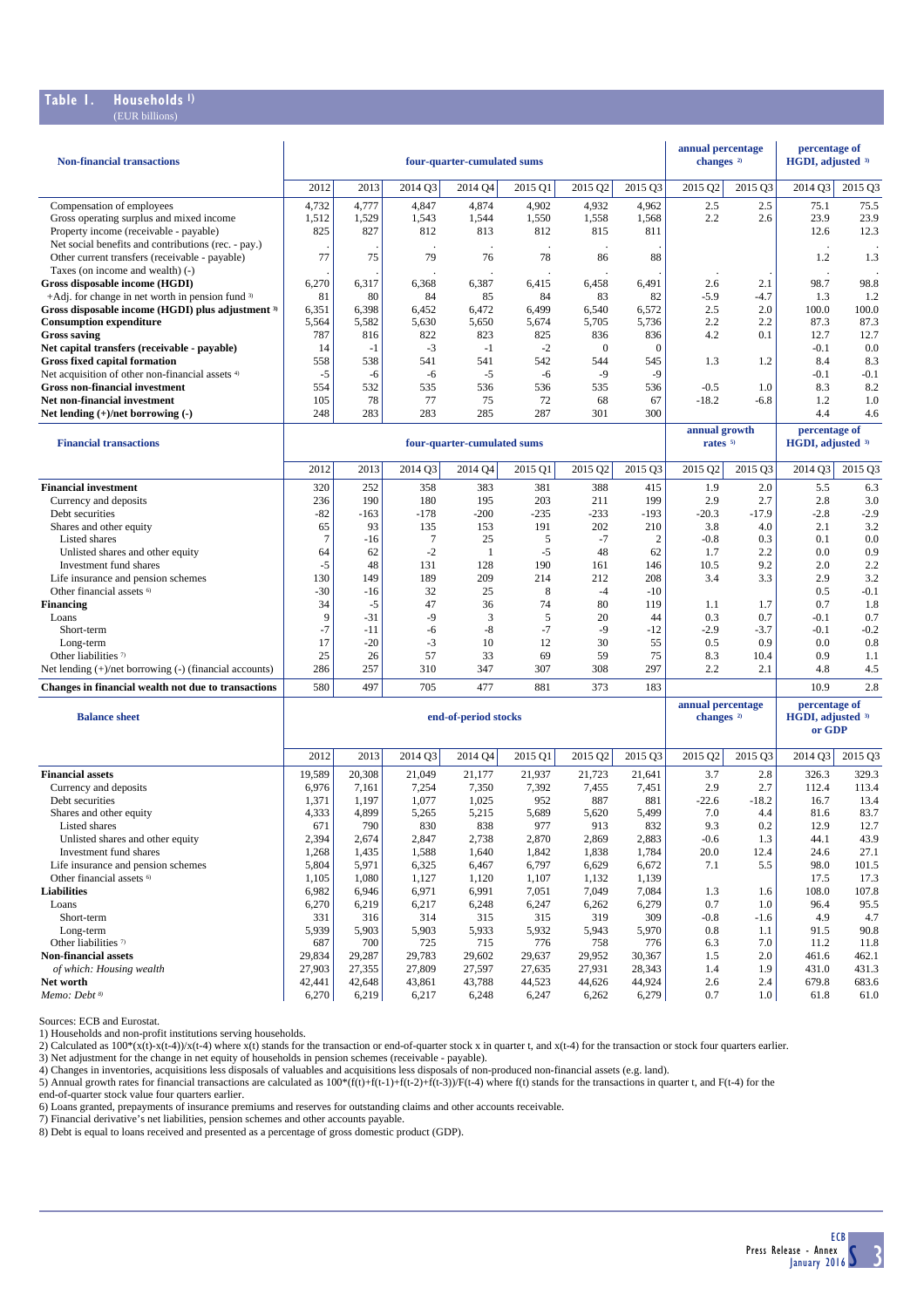### **Table 2. Non-financial corporations**

| <b>Non-financial transactions</b>                           |       |                                          |                      | four-quarter-cumulated sums |            |                |                | annual percentage<br>changes <sup>1)</sup> |         | percentage of<br>GVA or NVA <sup>2)</sup> |         |
|-------------------------------------------------------------|-------|------------------------------------------|----------------------|-----------------------------|------------|----------------|----------------|--------------------------------------------|---------|-------------------------------------------|---------|
|                                                             | 2012  | 2013                                     | 2014 Q3              | 2014 Q4                     | 2015 Q1    | 2015 Q2        | 2015 Q3        | 2015 Q2                                    | 2015 Q3 | 2014 Q3                                   | 2015 Q3 |
| Gross value added (GVA)                                     | 5,097 | 5,154                                    | 5,228                | 5,255                       | 5,290      | 5,331          | 5,376          | 3.1                                        | 3.4     | 100.0                                     | 100.0   |
| Net value added (NVA)                                       | 4,103 | 4,148                                    | 4,212                | 4,234                       | 4,264      | 4,299          | 4,337          | 3.3                                        | 3.6     | 80.6                                      | 80.7    |
| Net entrepreneurial income                                  | 1,273 | 1,325                                    | 1,349                | 1,344                       | 1,360      | 1,401          | 1,433          | 9.9                                        | 9.7     | 32.0                                      | 33.0    |
| Net disposable income                                       | 74    | 132                                      | 159                  | 148                         | 161        | 187            | 218            |                                            |         | 3.8                                       | 5.0     |
| Adj. for change in net worth in pension fund                |       |                                          | $\ddot{\phantom{a}}$ | $\lambda$                   | $\lambda$  |                |                |                                            |         |                                           |         |
| Net saving                                                  | 68    | 127                                      | 153                  | 142                         | 155        | 181            | 212            |                                            |         | 3.6                                       | 4.9     |
| Net capital transfers (receivable - payable)                | 72    | 69                                       | 78                   | 78                          | 74         | 73             | 69             |                                            |         | 1.5                                       | 1.3     |
| Consumption of fixed capital                                | 994   | 1,006                                    | 1,016                | 1,021                       | 1,026      | 1,032          | 1,039          | 2.3                                        | 2.6     | 19.4                                      | 19.3    |
| <b>Gross fixed capital formation</b>                        | 1,118 | 1,104                                    | 1,139                | 1.149                       | 1,160      | 1.178          | 1,188          | 6.3                                        | 3.6     | 21.8                                      | 22.1    |
| Net acquisition of other non-financial assets <sup>3)</sup> | $-5$  | $\Omega$                                 | 2                    | $-5$                        | $-9$       | $-13$          | $-16$          |                                            |         | 0.0                                       | $-0.3$  |
| <b>Gross non-financial investment</b>                       | 1.113 | 1.104                                    | 1.140                | 1.144                       | 1.151      | 1.165          | 1.173          | 5.0                                        | 2.8     | 21.8                                      | 21.8    |
| Net non-financial investment                                | 120   | 98                                       | 125                  | 123                         | 125        | 133            | 134            | 27.1                                       | 3.9     | 2.4                                       | 2.5     |
| Net lending $(+)/$ net borrowing $(-)$                      | 21    | 97                                       | 106                  | 97                          | 104        | 121            | 147            |                                            |         | 2.0                                       | 2.7     |
|                                                             |       |                                          |                      |                             |            |                |                | annual growth                              |         | percentage of                             |         |
| <b>Financial transactions</b>                               |       | rates $4$<br>four-quarter-cumulated sums |                      |                             | <b>GVA</b> |                |                |                                            |         |                                           |         |
|                                                             | 2012  | 2013                                     | 2014 03              | 2014 O <sub>4</sub>         | 2015 Q1    | 2015 02        | 2015 03        | 2015 Q2                                    | 2015 Q3 | 2014 03                                   | 2015 Q3 |
| <b>Financial investment</b>                                 | 273   | 412                                      | 357                  | 321                         | 470        | 573            | 693            | 3.0                                        | 3.6     | 6.8                                       | 12.9    |
| Currency and deposits                                       | 91    | 85                                       | 82                   | 38                          | 47         | 87             | 101            | 4.0                                        | 4.6     | 1.6                                       | 1.9     |
| Debt securities                                             | $-20$ | -35                                      | $-22$                | $-26$                       | -51        | $-21$          | $-20$          | $-7.2$                                     | $-7.2$  | $-0.4$                                    | $-0.4$  |
| Loans                                                       | 164   | 53                                       | 98                   | 129                         | 177        | 165            | 179            | 4.2                                        | 4.5     | 1.9                                       | 3.3     |
| Shares and other equity                                     | 134   | 74                                       | 67                   | 66                          | 205        | 227            | 302            | 2.5                                        | 3.3     | 1.3                                       | 5.6     |
| Listed shares                                               | $-4$  | 22                                       | $-8$                 | $-4$                        | $-6$       | 8              | 12             | 0.7                                        | 1.0     | $-0.2$                                    | 0.2     |
| Unlisted shares and other equity                            | 149   | 52                                       | 70                   | 78                          | 198        | 207            | 273            | 2.8                                        | 3.7     | 1.3                                       | 5.1     |
| Investment fund shares                                      | $-12$ | $-1$                                     | 5                    | $-7$                        | 13         | 11             | 16             | 2.5                                        | 3.6     | 0.1                                       | 0.3     |
| Other financial assets <sup>5)</sup>                        | $-95$ | 234                                      | 133                  | 114                         | 93         | 115            | 131            |                                            |         | 2.5                                       | 2.4     |
| Financing                                                   | 291   | 289                                      | 278                  | 285                         | 388        | 460            | 543            | 1.6                                        | 1.9     | 5.3                                       | 10.1    |
| Debt securities                                             | 117   | 83                                       | 49                   | 38                          | 48         | 43             | 51             | 3.8                                        | 4.3     | 0.9                                       | 1.0     |
| Short-term                                                  | 1     | -6                                       | $-23$                | $-20$                       | $-9$       | $\overline{2}$ | 6              | 2.7                                        | 9.1     | $-0.4$                                    | 0.1     |
| Long-term                                                   | 116   | 89                                       | 72                   | 57                          | 57         | 42             | 45             | 3.8                                        | 4.0     | 1.4                                       | 0.8     |
| Loans                                                       | $-22$ | $-48$                                    | 31                   | 52                          | 97         | 75             | 169            | 0.8                                        | 1.9     | 0.6                                       | 3.1     |
| Short-term                                                  | 5     | $-4$                                     | 50                   | 55                          | 25         | $-18$          | $\overline{4}$ | $-0.7$                                     | 0.1     | 1.0                                       | 0.1     |
| Long-term                                                   | $-28$ | $-43$                                    | $-19$                | $-4$                        | 72         | 92             | 166            | 1.4                                        | 2.5     | $-0.4$                                    | 3.1     |
| Shares and other equity                                     | 165   | 218                                      | 210                  | 213                         | 256        | 302            | 328            | 2.1                                        | 2.3     | 4.0                                       | 6.1     |
| Listed shares                                               | 37    | 34                                       | 69                   | 70                          | 87         | 84             | 52             | 1.9                                        | 1.2     | 1.3                                       | 1.0     |
| Unlisted shares and other equity                            | 128   | 185                                      | 141                  | 143                         | 169        | 218            | 276            | 2.2                                        | 2.8     | 2.7                                       | 5.1     |
| Pension schemes                                             | -1    | $\overline{4}$                           | 5                    | 5                           | 5          | 6              | 6              | 1.6                                        | 1.8     | 0.1                                       | 0.1     |
| Trade credits and advances                                  | $-49$ | 18                                       | 21                   | 18                          | 49         | 82             | 59             | 3.3                                        | 2.4     | 0.4                                       | 1.1     |
| Other liabilities <sup>6)</sup>                             | 79    | 13                                       | $-38$                | $-41$                       | -67        | $-48$          | $-72$          |                                            |         | $-0.7$                                    | $-1.3$  |
| Net lending $(+)/$ net borrowing $(-)$ (financial accounts) | $-19$ | 123                                      | 79                   | 36                          | 83         | 114            | 150            |                                            |         | 1.5                                       | 2.8     |

| <b>Financial halance sheet</b>       |        |        | end-of-period stocks | annual percentage<br>changes <sup>1)</sup> |         | percentage of<br>GVA or GDP $\sqrt[n]{ }$ |         |         |         |         |         |
|--------------------------------------|--------|--------|----------------------|--------------------------------------------|---------|-------------------------------------------|---------|---------|---------|---------|---------|
|                                      | 2012   | 2013   | 2014 Q3              | 2014 Q4                                    | 2015 Q1 | 2015 Q2                                   | 2015 Q3 | 2015 Q2 | 2015 Q3 | 2014 Q3 | 2015 Q3 |
| <b>Financial investment</b>          | 17,955 | 18,867 | 19,392               | 19,740                                     | 20,873  | 20,716                                    | 20,513  | 7.8     | 5.8     | 371.0   | 381.6   |
| Currency and deposits                | 2,078  | 2,169  | 2,198                | 2,238                                      | 2,251   | 2,277                                     | 2,331   | 6.1     | 6.0     | 42.1    | 43.4    |
| Debt securities                      | 327    | 302    | 285                  | 271                                        | 261     | 262                                       | 251     | $-10.8$ | $-11.9$ | 5.4     | 4.7     |
| Loans                                | 3,863  | 3,833  | 3,951                | 4,024                                      | 4,155   | 4,158                                     | 4,198   | 6.6     | 6.3     | 75.6    | 78.1    |
| Shares and other equity              | 8,064  | 8,727  | 9,111                | 9,198                                      | 10,068  | 9,804                                     | 9,505   | 8.3     | 4.3     | 174.3   | 176.8   |
| Listed shares                        | 987    | 1,157  | 1,181                | 1,181                                      | 1,362   | 1,335                                     | 1,258   | 11.3    | 6.5     | 22.6    | 23.4    |
| Unlisted shares and other equity     | 6,673  | 7,137  | 7,474                | 7,570                                      | 8,233   | 8,002                                     | 7,780   | 8.1     | 4.1     | 143.0   | 144.7   |
| Investment fund shares               | 403    | 433    | 456                  | 447                                        | 473     | 467                                       | 467     | 3.8     | 2.3     | 8.7     | 8.7     |
| Other financial assets <sup>5)</sup> | 3,623  | 3,836  | 3,847                | 4,009                                      | 4,138   | 4,216                                     | 4,228   |         |         | 73.6    | 78.6    |
| <b>Financing</b>                     | 26,703 | 27,699 | 28,281               | 28,596                                     | 30,089  | 29,937                                    | 29,378  | 5.6     | 3.9     | 541.0   | 546.5   |
| Debt securities                      | 1,037  | 1,089  | 1,194                | 1,211                                      | 1,269   | 1,229                                     | 1,230   | 6.6     | 3.0     | 22.8    | 22.9    |
| Short-term                           | 77     | 70     | 64                   | 53                                         | 61      | 66                                        | 67      | $-0.5$  | 4.8     | 1.2     | 1.2     |
| Long-term                            | 960    | 1,018  | 1,130                | 1,158                                      | 1,208   | 1,163                                     | 1,163   | 7.0     | 2.9     | 21.6    | 21.6    |
| Loans                                | 9,297  | 9,105  | 9,139                | 9,243                                      | 9,433   | 9,450                                     | 9,462   | 3.0     | 3.5     | 174.8   | 176.0   |
| Short-term                           | 2,515  | 2,414  | 2,479                | 2,518                                      | 2,573   | 2,595                                     | 2,579   | 3.3     | 4.0     | 47.4    | 48.0    |
| Long-term                            | 6,782  | 6,692  | 6.660                | 6,725                                      | 6,860   | 6,855                                     | 6,883   | 2.9     | 3.3     | 127.4   | 128.1   |
| Shares and other equity              | 12,598 | 13,915 | 14.411               | 14,464                                     | 15,728  | 15,509                                    | 14,989  | 6.9     | 4.0     | 275.7   | 278.8   |
| Listed shares                        | 3,423  | 4,195  | 4.406                | 4,503                                      | 5,337   | 5,151                                     | 4,809   | 15.4    | 9.1     | 84.3    | 89.5    |
| Unlisted shares and other equity     | 9,175  | 9,719  | 10,005               | 9,961                                      | 10,391  | 10,358                                    | 10,180  | 3.1     | 1.7     | 191.4   | 189.4   |
| Pension schemes                      | 356    | 360    | 363                  | 365                                        | 367     | 368                                       | 370     | 1.6     | 1.7     | 7.0     | 6.9     |
| Trade credits and advances           | 2,488  | 2,526  | 2,522                | 2,576                                      | 2,614   | 2,672                                     | 2,649   | 6.4     | 5.0     | 48.2    | 49.3    |
| Other liabilities <sup>6)</sup>      | 927    | 704    | 651                  | 736                                        | 678     | 708                                       | 678     |         |         | 12.4    | 12.6    |
| Memo: Debt <sup>8)</sup>             | 13,178 | 13,080 | 13,219               | 13,396                                     | 13,683  | 13,719                                    | 13,711  | 3.9     | 3.7     | 131.5   | 133.1   |

Sources: ECB and Eurostat.

1) Calculated as 100\*(x(t)-x(t-4))/x(t-4) where x(t) stands for the transaction or end-of-quarter stock x in quarter t, and x(t-4) for the transaction or stock four quarters earlier.<br>2) As a percentage of net value added i

4) Calculated as  $100*(f(t)+f(t-1)+f(t-2)+f(t-3))$ /F(t-4) where  $f(t)$  stands for the transactions in quarter t, and F(t-4) for the end-of-quarter stock value four quarters earlier.

5) Other accounts receivable, and prepayments of insurance premiums and reserves for outstanding claims.

6) Other accounts payable without trade credits and advances, financial derivative's net liabilities and deposits.<br>7) As a percentage of gross domestic product in the case of debt.<br>8) Loans received, debt securities issued

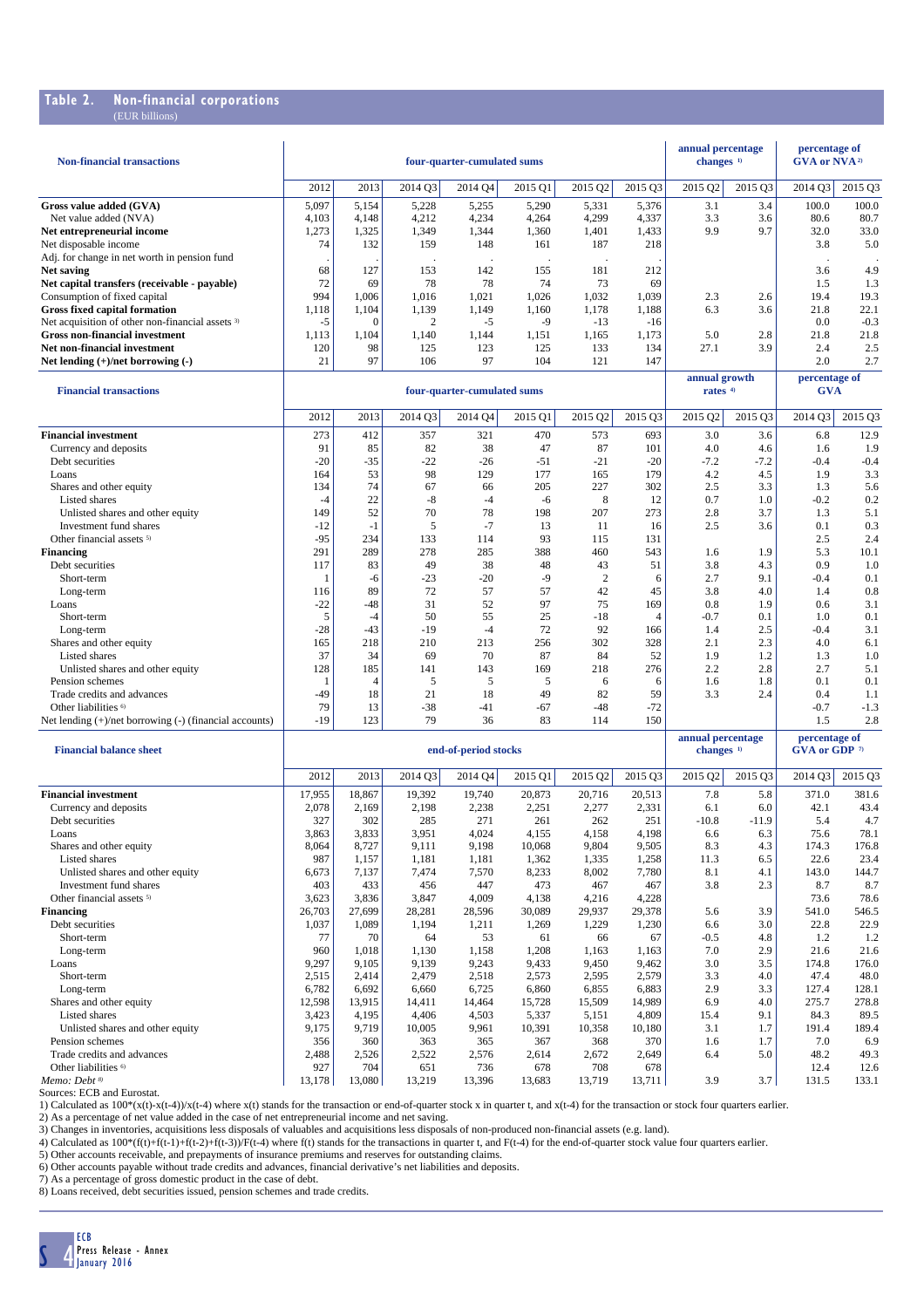#### **Table 3. General government** (EUR billions)

| <b>Non-financial transactions</b>                           |       |       | four-quarter-cumulated sums | annual percentage<br>changes $1$ |        | percentage<br>of GNDI |         |         |         |                     |                |
|-------------------------------------------------------------|-------|-------|-----------------------------|----------------------------------|--------|-----------------------|---------|---------|---------|---------------------|----------------|
|                                                             | 2012  | 2013  | 2014 Q3                     | 2014 Q4                          | 201501 | 2015 Q2               | 2015 Q3 | 2015 Q2 | 2015 03 | 2014 O <sub>3</sub> | 2015 Q3        |
| Net disposable income (GNDI)                                |       |       |                             |                                  |        |                       |         |         |         |                     |                |
| <b>Consumption expenditure</b>                              | 2,065 | 2.094 | 2.121                       | 2,131                            | 2.142  | 2.153                 | 2.164   | 2.1     | 2.0     |                     |                |
| Net saving                                                  |       |       |                             |                                  |        |                       |         |         |         |                     |                |
| Consumption of fixed capital                                |       |       |                             |                                  |        |                       |         |         |         |                     | $\blacksquare$ |
| Net capital transfers (receivable - payable)                |       |       |                             |                                  |        |                       |         |         |         |                     | $\blacksquare$ |
| Gross fixed capital formation                               |       |       |                             |                                  |        |                       |         |         |         |                     | $\blacksquare$ |
| Net acquisition of other non-financial assets <sup>2)</sup> |       |       |                             |                                  |        |                       |         |         |         |                     | . .            |
| Net lending $(+)/$ net borrowing $(-)$                      |       |       |                             |                                  |        |                       |         |         |         |                     | . .            |

| <b>Financial transactions</b>                               |       |       | four-quarter-cumulated sums | annual growth<br>rates <sup>3</sup> |                | percentage<br>of GNDI |         |         |         |         |           |
|-------------------------------------------------------------|-------|-------|-----------------------------|-------------------------------------|----------------|-----------------------|---------|---------|---------|---------|-----------|
|                                                             | 2012  | 2013  | 2014 Q3                     | 2014 Q4                             | 2015 Q1        | 2015 Q2               | 2015 Q3 | 2015 Q2 | 2015 Q3 | 2014 Q3 | 2015 Q3   |
| Net acquisition of financial assets                         | 392   | 115   | 61                          | 110                                 | 99             | $-32$                 | 106     | $-0.6$  | 2.2     |         |           |
| Financial investment <sup>4)</sup>                          | 357   | 80    | 98                          | 69                                  | 45             | $-51$                 | 22      | $-1.3$  | 0.6     |         |           |
| Currency and deposits                                       | 32    | $-42$ | $-5$                        | 35                                  | 39             | $-20$                 | 36      | $-2.2$  | 4.4     |         |           |
| Debt securities                                             | $-5$  | $-8$  | $-29$                       | $-42$                               | $-44$          | $-41$                 | $-24$   | $-8.5$  | $-5.3$  |         | $\sim$    |
| Loans                                                       | 259   | 125   | 122                         | 70                                  | 53             | 28                    | 22      | 2.7     | 2.2     |         |           |
| Short-term                                                  | 33    | 11    | 13                          | 11                                  | 10             | $-3$                  | 3       | $-2.3$  | 2.0     |         |           |
| Long-term                                                   | 226   | 114   | 109                         | 59                                  | 44             | 31                    | 19      | 3.6     | 2.2     |         | $\sim$    |
| Shares and other equity                                     | 71    |       | 10                          | 6                                   | $-4$           | $-18$                 | $-11$   | $-1.1$  | $-0.7$  |         | $\bullet$ |
| <b>Listed shares</b>                                        |       | 20    | $\overline{2}$              | $-3$                                | $-8$           | $-9$                  | $-4$    | $-2.8$  | $-1.2$  |         | $\cdot$   |
| Unlisted shares and other equity                            | 53    | $-12$ | 9                           |                                     | 3              | $-8$                  | $-4$    | $-0.7$  | $-0.3$  |         | $\bullet$ |
| Investment fund shares                                      | 14    | $-3$  | $-2$                        | $\mathfrak{2}$                      | $\overline{2}$ | $-1$                  | $-4$    | $-0.6$  | $-1.9$  |         | $\bullet$ |
| Other financial assets <sup>5)</sup>                        | 35    | 35    | $-37$                       | 40                                  | 55             | 19                    | 84      |         |         |         | $\bullet$ |
| Net incurrence of liabilities                               |       |       |                             |                                     |                | $\cdot$               |         |         |         |         | $\bullet$ |
| Financing <sup>4)</sup>                                     |       |       |                             |                                     |                |                       |         |         |         |         | $\sim$    |
| Currency and deposits                                       | 8     | 3     | $-7$                        |                                     | $\theta$       | 14                    | 14      | 5.0     | 4.9     |         | $\sim$    |
| Debt securities                                             | 295   | 312   | 263                         | 242                                 | 227            | 161                   | 198     | 1.9     | 2.3     |         | $\sim$    |
| Short-term                                                  | $-43$ | $-30$ | $-40$                       | $-31$                               | $-23$          | $-52$                 | $-52$   | $-8.3$  | $-8.2$  |         | $\sim$    |
| Long-term                                                   | 338   | 342   | 303                         | 273                                 | 249            | 213                   | 250     | 2.8     | 3.2     |         | $\cdot$   |
| Loans                                                       | 445   | 97    | 128                         | 103                                 | 82             | 18                    | 17      | 0.7     | 0.7     |         | $\bullet$ |
| Short-term                                                  | $-31$ | $-33$ |                             | 20                                  | 62             | 15                    | 12      | 5.9     | 4.7     |         | $\sim$    |
| Long-term                                                   | 477   | 130   | 124                         | 83                                  | 19             | 3                     |         | 0.1     | 0.2     |         | $\sim$    |
| Other liabilities <sup>6)</sup>                             |       |       |                             |                                     |                |                       |         |         |         |         | $\cdot$   |
| Net lending $(+)/$ net borrowing $(-)$ (financial accounts) |       |       |                             |                                     |                |                       |         |         |         |         | $\sim$    |

| <b>Financial balance sheet</b>           | end-of-period stocks |         |         |         |         |         |         |         | changes <sup>1)</sup> |         | of GNDI |  |
|------------------------------------------|----------------------|---------|---------|---------|---------|---------|---------|---------|-----------------------|---------|---------|--|
|                                          | 2012                 | 2013    | 2014Q3  | 2014 Q4 | 2015 Q1 | 2015 Q2 | 2015 Q3 | 2015 Q2 | 2015 Q3               | 2014 Q3 | 2015 Q3 |  |
| <b>Financial assets</b>                  | 4,564                | 4,691   | 4,873   | 4,923   | 5,021   | 4,979   | 4,947   | 0.4     | 1.5                   |         |         |  |
| Financial investment <sup>4)</sup>       | 3,698                | 3,806   | 3,964   | 3,995   | 4,069   | 4,062   | 3,996   | 0.2     | 0.8                   |         |         |  |
| Currency and deposits                    | 784                  | 745     | 815     | 811     | 887     | 913     | 884     | 1.7     | 8.6                   |         |         |  |
| Debt securities                          | 487                  | 478     | 458     | 468     | 463     | 450     | 446     | $-5.6$  | $-2.7$                |         |         |  |
| Loans                                    | 844                  | 949     | 998     | 1,024   | 954     | 966     | 968     | $-4.1$  | $-3.0$                |         |         |  |
| Short-term                               | 125                  | 137     | 139     | 149     | 141     | 142     | 143     | $-1.7$  | 2.4                   |         | ٠       |  |
| Long-term                                | 719                  | 813     | 858     | 874     | 813     | 823     | 825     | $-4.5$  | $-3.8$                |         |         |  |
| Shares and other equity                  | 1,582                | 1,634   | 1,693   | 1,692   | 1,765   | 1,733   | 1,697   | 3.6     | 0.3                   |         |         |  |
| Listed shares                            | 226                  | 307     | 296     | 286     | 313     | 296     | 296     | $-2.8$  | 0.2                   |         |         |  |
| Unlisted shares and other equity         | 1,174                | 1,135   | 1,189   | 1,198   | 1,226   | 1,216   | 1,181   | 4.4     | $-0.7$                |         |         |  |
| Investment fund shares                   | 183                  | 191     | 209     | 208     | 226     | 221     | 221     | 8.5     | 5.6                   |         |         |  |
| Other financial assets <sup>5)</sup>     | 866                  | 885     | 909     | 929     | 953     | 917     | 950     |         |                       |         |         |  |
| <b>Liabilities</b>                       | 10,929               | 11,199  | 12,012  | 12,160  | 12,525  | 12,126  | 12,296  | 1.8     | 2.4                   |         |         |  |
| Financing <sup>4)</sup>                  | 10,190               | 10,494  | 11,251  | 11,433  | 11,752  | 11,365  | 11,490  | 1.9     | 2.1                   |         |         |  |
| Currency and deposits                    | 282                  | 284     | 289     | 297     | 287     | 301     | 303     | 4.9     | 4.7                   |         |         |  |
| Debt securities                          | 7,531                | 7,758   | 8,475   | 8,585   | 8,992   | 8,625   | 8,735   | 2.9     | 3.1                   |         |         |  |
| Short-term                               | 654                  | 622     | 633     | 593     | 619     | 582     | 584     | $-7.8$  | $-7.7$                |         | ٠       |  |
| Long-term                                | 6,878                | 7,136   | 7,842   | 7,992   | 8,373   | 8,043   | 8,151   | 3.8     | 3.9                   |         | ٠       |  |
| Loans                                    | 2,377                | 2,451   | 2,487   | 2,551   | 2,473   | 2,439   | 2,452   | $-1.9$  | $-1.4$                |         | ٠       |  |
| Short-term                               | 290                  | 262     | 253     | 280     | 308     | 266     | 265     | 5.9     | 4.8                   |         |         |  |
| Long-term                                | 2,086                | 2,190   | 2,234   | 2,271   | 2,165   | 2,173   | 2,188   | $-2.8$  | $-2.1$                |         |         |  |
| Other liabilities 6                      | 739                  | 705     | 761     | 727     | 773     | 761     | 806     |         |                       |         |         |  |
| Memo: Government debt (at nominal value) | 8,786.6              | 9,047.4 | 9,280.7 | 9,308.4 | 9,447.3 | 9,456.7 |         |         |                       |         |         |  |

Sources: ECB and Eurostat.

1) Annual percentage changes are calculated as 100\*(x(t)-x(t-4))/x(t-4) where x(t) stands for the transaction or end-of-quarter stock x in quarter t, and x(t-4) for the transaction or stock four quarters earlier.<br>2) Changes in inventories, acquisitions less disposals of valuables and acquisitions less disposals of non-produced non-financial assets.<br>3) Annual growth rates for financial transactions ar

end-of-quarter stock value four quarters earlier.

4) In line with existing conventions, the financing of the government excludes the net incurrence of liabilities via financial derivatives, shares and other equity, pension schemes and other accounts payable, and the financial investment of the government excludes financial derivatives, prepayments of insurance premiums and reserves for outstanding claims and other accounts receivable.

5) Other accounts receivable, financial derivatives and prepayments of insurance premiums and reserves for outstanding claims.<br>6) Other accounts payable, pension fund reserves, financial derivatives and unlisted shares and

**annual percentage** percentage